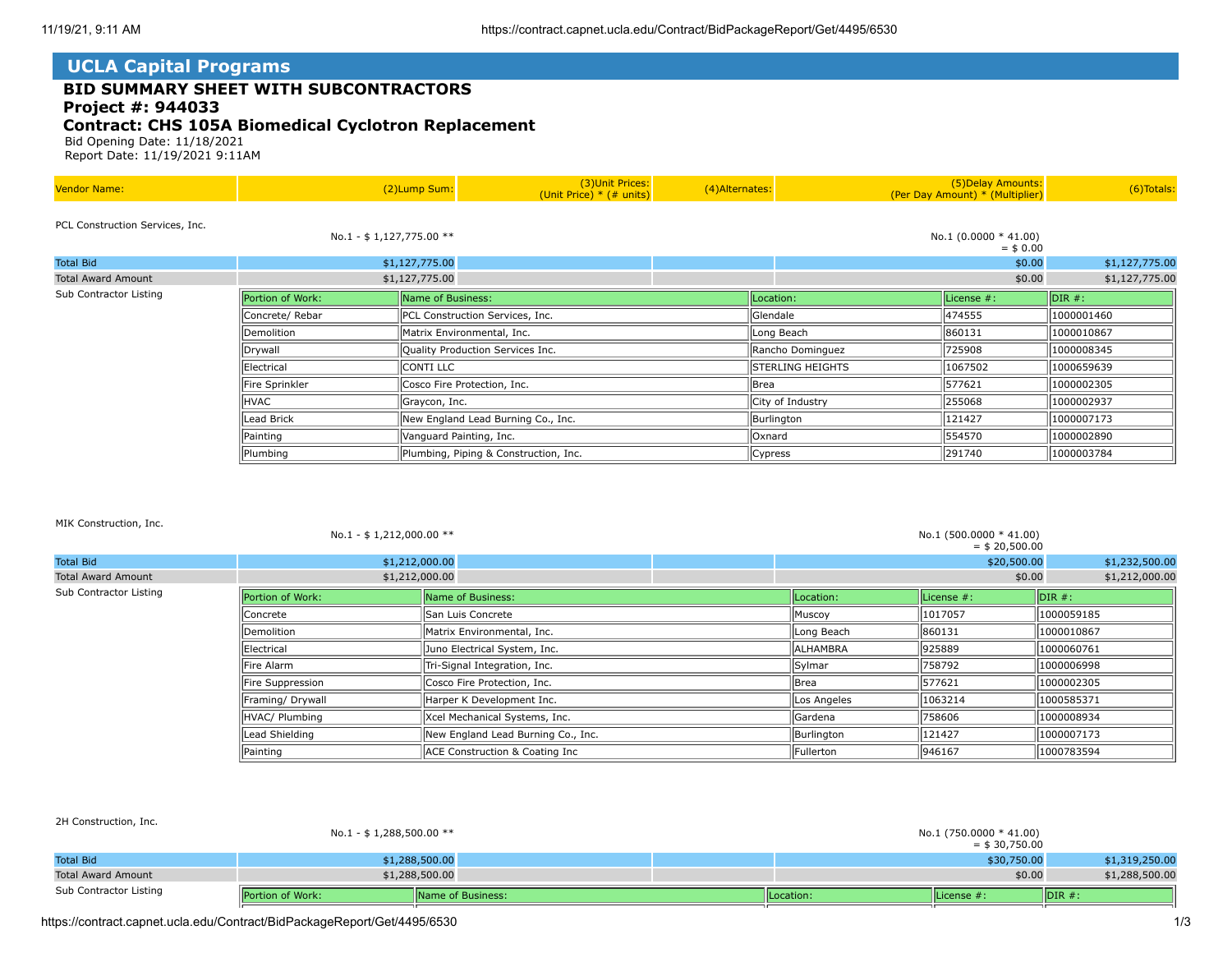### 11/19/21, 9:11 AM https://contract.capnet.ucla.edu/Contract/BidPackageReport/Get/4495/6530

| Acoustical Ceiling | Commercial Interiors Acoustics Inc. | North Hollywood | 669626  | 1000435492 |  |
|--------------------|-------------------------------------|-----------------|---------|------------|--|
| Concrete           | J G Concrete Inc.                   | llSan Dimas     | 1699433 | 1000431535 |  |
| <b>Demolition</b>  | Janus Corporation                   | lConcord        | 1572682 | 1000000894 |  |
| Drywall            | Superior Gypsum Enterprises Inc.    | Signal Hill     | 1680566 | 1000023773 |  |
| Electrical         | S K Pacific Elecon, Inc.            | <b>Cerritos</b> | 1693417 | 1000041597 |  |
| Fire Sprinklers    | Cosco Fire Protection, Inc.         | l Brea          | 577621  | 1000002305 |  |
| <b>HVAC</b>        | Xcel Mechanical Systems, Inc.       | llGardena       | 758606  | 1000008934 |  |
| Lead Shielding     | New England Lead Burning Co., Inc.  | Burlington      | 121427  | 1000007173 |  |
| Metal              | Polymetals, Inc.                    | Bell Gardens    | 1602374 | 1000007938 |  |
| <b>Paint</b>       | Spec Painting                       | <b>I</b> Brea   | 1080771 | 1000830214 |  |
| Plumbing           | Xcel Mechanical Systems, Inc.       | llGardena       | 1758606 | 1000008934 |  |

Harry H. Joh Construction, Inc.

|                           | No.1 - \$1,586,000.00 **                                                            |                   |                                      | No.1 (1500.0000 * 41.00)<br>$=$ \$61,500.00 |            |                    |
|---------------------------|-------------------------------------------------------------------------------------|-------------------|--------------------------------------|---------------------------------------------|------------|--------------------|
| <b>Total Bid</b>          | \$1,586,000.00                                                                      |                   |                                      | \$61,500.00                                 |            | \$1,647,500.00     |
| <b>Total Award Amount</b> | \$1,586,000.00                                                                      |                   |                                      |                                             | \$0.00     | \$1,586,000.00     |
| Sub Contractor Listing    | Portion of Work:                                                                    | Name of Business: |                                      | Location:                                   | License #: | $\mathsf{IDIR}$ #: |
|                           | Demo, Concrete Disposal                                                             |                   | IMatrix Environmental, Inc.          | Long Beach                                  | 860131     | 1000010867         |
|                           | Electrical                                                                          |                   | D-J Electrical Inc. dba D-J Electric | Manhattan Beach                             | 862430     | 1000026597         |
|                           | llFire Alarm                                                                        |                   | Tri-Signal Integration, Inc.         | Sylmar                                      | 758792     | 1000006998         |
|                           | Fire Sprinkler                                                                      |                   | Cosco Fire Protection, Inc.          | <b>I</b> Brea                               | 577621     | 1000002305         |
|                           | Framing, Drywall, Ceiling, Painting, Roof Patching, Floor Prep, Concrete, Shielding |                   | Allinone Construction, Inc.          | lLa Habra                                   | 1033862    | 1000054442         |
|                           | <b>HVAC</b>                                                                         |                   | Xcel Mechanical Systems, Inc.        | Gardena                                     | 758606     | 1000008934         |
|                           | Plumbing                                                                            |                   | P P C Air Conditioning Inc.          | Cypress                                     | 662165     | 1000003789         |

#### Mackone Development, Inc.

|                           |                  | No.1 - \$1,709,000.00 **                              |                    |               | No.1 (1200.0000 * 41.00)<br>$=$ \$49,200.00 |                |
|---------------------------|------------------|-------------------------------------------------------|--------------------|---------------|---------------------------------------------|----------------|
| <b>Total Bid</b>          |                  | \$1,709,000.00                                        |                    |               | \$49,200.00                                 | \$1,758,200.00 |
| <b>Total Award Amount</b> |                  | \$1,709,000.00                                        |                    |               | \$0.00                                      | \$1,709,000.00 |
| Sub Contractor Listing    | Portion of Work: | Name of Business:                                     | ILocation:         | License $#$ : | $IDIR#$ :                                   |                |
|                           | Demo             | Matrix Environmental, Inc.                            | Long Beach         | 860131        | 1000010867                                  |                |
|                           | Electrical       | Sunbelt Electrical Company, Inc. dba Sunbelt Electric | llPasadena         | 936334        | 1000000552                                  |                |
|                           | Fire Suppression | Cosco Fire Protection, Inc.                           | <b>IBrea</b>       | 577621        | 1000002305                                  |                |
|                           | <b>HVAC</b>      | - Tech Mechanical Contractor, Inc.                    | <b>LOS ANGELES</b> | 965751        | 1000006151                                  |                |
|                           | Lead Brick       | New England Lead Burning Co., Inc.                    |                    | Burlington    | 121427                                      | 1000007173     |
|                           | Painting         | Pro Painting                                          |                    | Los Angeles   | 1016299                                     | 1000052521     |
|                           | Plumbing         | Plumbing, Piping & Construction, Inc.                 |                    | Cypress       | 291740                                      | 1000003784     |

Total Bid: = (2)+(3)+(4)+(5) Total Award Amount: Includes items with \*\*

Report\_653 ContractId: 16904